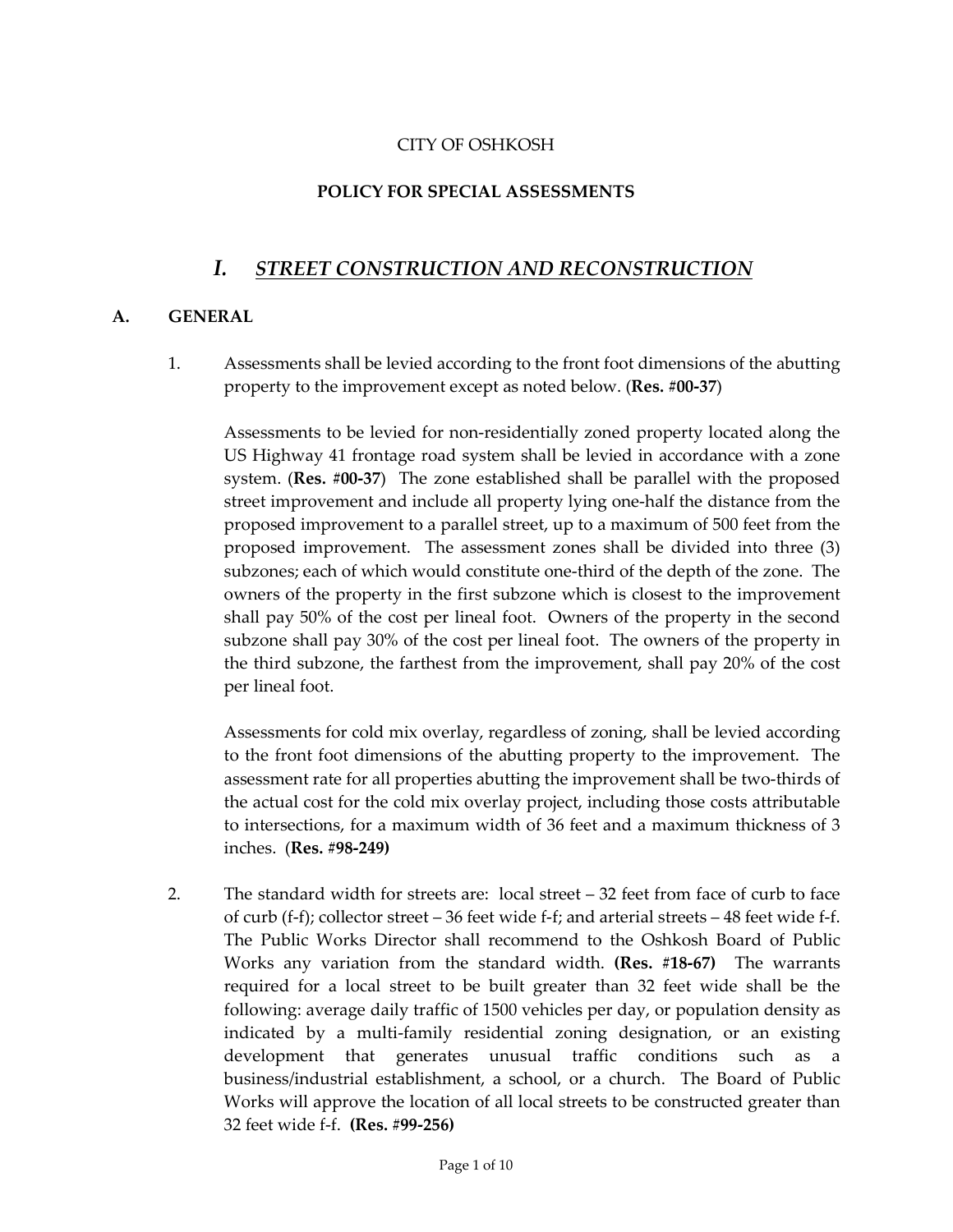- 3. The City will assume the entire cost of improving all intersections, utility replacement (including storm sewer installation) associated with the improvement. Any utility laterals installed to vacant properties shall be assessed at full cost to the abutting property. Active sanitary sewer and storm sewer laterals found necessary to be replaced during street construction shall have 50% of the cost assessed to the abutting property. **(Res. #13-109/Res #18-67)**
- 4. Assessments for property owned and used exclusively for residential uses shall be assessed as residential property, irrespective of zoning. Properties with one (1) or two (2) dwelling units will be treated as "Residential 1" properties. Properties with more than two (2) dwelling units, churches, schools, or any similarly-used tax-exempt property shall be treated as "Residential 2" properties. Assessments for property owned and used partially or totally for commercial or industrial purposes shall be assessed as "Other" property, irrespective of zoning. **(Res. #01- 35/Res. #01-337/Res. #18-67)** See *Table 1*. **(Res. #18-67)**
- 5. If the driveway apron was unimproved prior to the street improvement or in such deteriorated condition as to require repair or replacement under the City's Rehabilitation Project, it shall be paved with a permanent surface in conjunction with the street improvement project. This cost will be assessed to the property owner. If the driveway apron was previously improved and in good condition, it shall be replaced with similar materials at no expense to the property owner. Costs related to an increase in size will be assessed. (**Res. #00-37/Res. #18-67)**
- 6. In street reconstruction projects with asphaltic resurfacing, the cost of replacement of curb and gutter, which is incidental to asphalt reconstruction, shall be assessed uniformly throughout the project.
- 7. Trees for Property Owners: When trees are removed for street improvement projects, and the adjacent property owner is not otherwise compensated for the tree removed, the City will provide, at property owner request and at City expense, as large a tree as is possible to safely and conveniently plant in the terrace or front yard of any property owner, to replace the tree removed during construction; provided the owner grants the City a cost-free temporary easement for planting the tree. (**Res. #21-176**)

The Department of Public Works will send a written notice to the affected property owners offering a tree replacement. Property owners must submit their requests in writing within 30 days of the date of the written notice.

The selection and placement of the replacement tree shall be made by the City Forester in consultation with the property owner, but the selection and placement shall be based on criteria used by the City Forester for terrace tree plantings throughout the City. (**Res. #00-208**)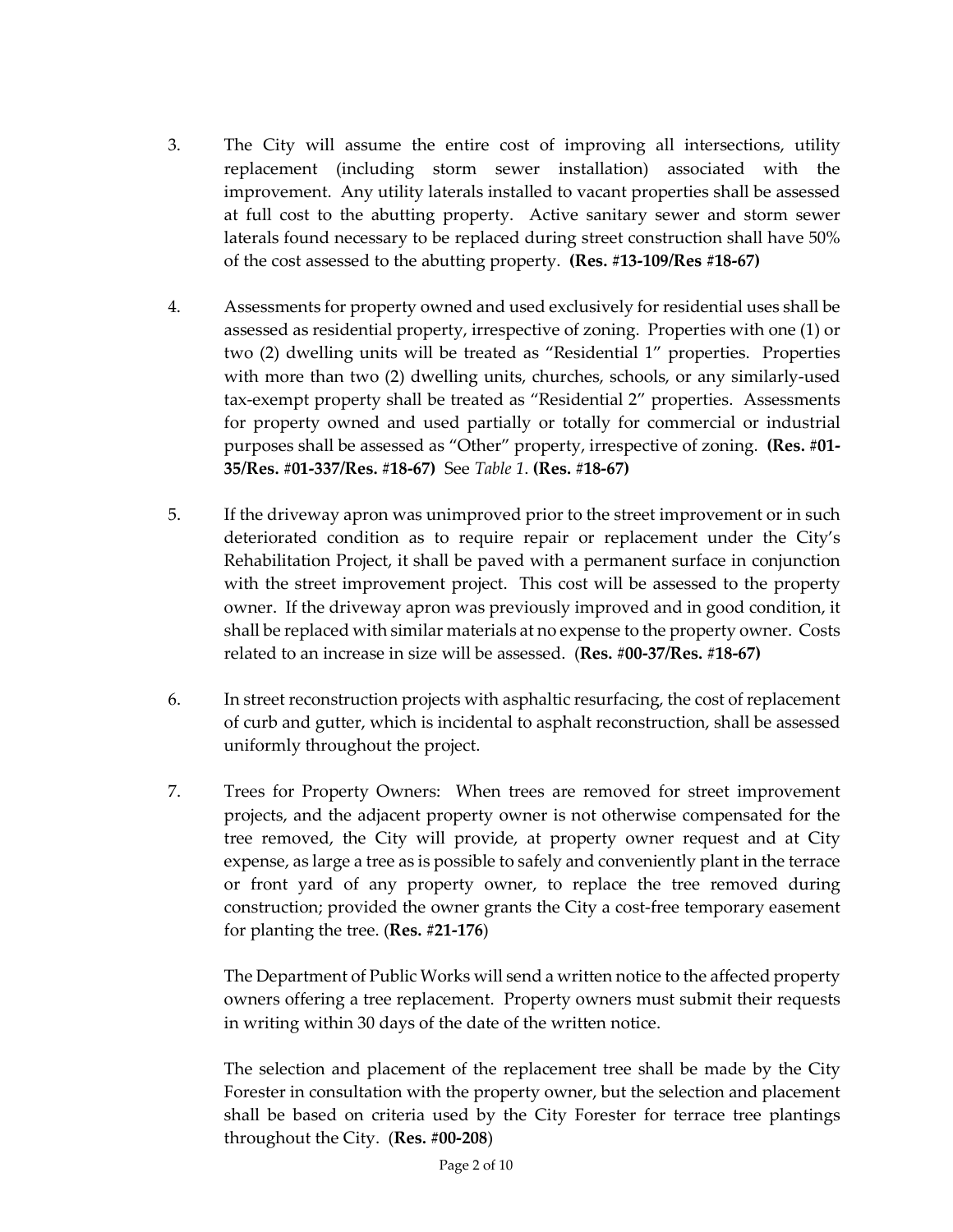#### **B. ASSESSMENTS**

#### 1. Rates **(Res. #99-256 & Res. #00-37)**

The assessable costs will be the portion of nominal construction costs in accordance with the following table: (**Res. #99-393**)

TABLE 1

|                                                                                  | ZONING        |                    |                    |                      |              |                    |                    |              |              |  |
|----------------------------------------------------------------------------------|---------------|--------------------|--------------------|----------------------|--------------|--------------------|--------------------|--------------|--------------|--|
| <b>IMPROVEMENT</b>                                                               | Residential 1 |                    |                    | <b>Residential 2</b> |              | Other              |                    |              |              |  |
|                                                                                  |               | (All SR, DR, & R)  |                    | (All MR, HR, & I)    |              |                    | (All other zoning) |              |              |  |
|                                                                                  | $\%$          | Max<br>Width       | Max<br>Thick       | $\%$                 | Max<br>Width | Max<br>Thick       | $\%$               | Max<br>Width | Max<br>Thick |  |
| Grade & Gravel                                                                   | 100           | 36''               | ---                | 100                  | 40''         | ---                | 100                | $52'$ **     | ---          |  |
| Asphaltic Concrete Resurfacing (single pass<br>resurfacing operation)            | 66 2/3        | 32'                | $2''**$            | 662/3                | 36'          | $2^{n**}$          | 75                 | 48'          | $2''**$      |  |
| Asphaltic Concrete Pavement Resurfacing<br>with curb improvements and two passes | 66 2/3        | 32'                | $3^{\prime\prime}$ | 662/3                | 36'          | $3^{\prime\prime}$ | 75                 | 48'          | $5''*$       |  |
| Concrete Pavement                                                                | 66 2/3        | 32'                | 7''                | 66 2/3               | 36'          | 7"                 | 75                 | 48'          | 8''          |  |
|                                                                                  |               |                    |                    |                      |              |                    |                    |              |              |  |
|                                                                                  |               | $*$ (Res. #02-391) |                    |                      |              |                    |                    |              |              |  |

 **\*\* (Res. #18-67)** 

- 2. Assessments will be reduced proportionately for street improvements less than the maximum width. The assessment shall identify a cost for curb, or curb and gutter, repair or replacement, and regular pavement or resurfacing cost. For streets either paved or resurfaced less than the maximum width, the pavement or resurfacing portion of the assessment, exclusive of the curb or curb and gutter costs, shall be reduced proportionately to account for the lesser width of pavement.
- 3. For any corner lots, the assessment rate would be reduced by 50% on the long side of the lot, as platted, up to a maximum deduction of 75 lineal feet. The short side of the lot, as platted, shall pay 100% of the assessment rate. For any lot which abuts two (2) streets and has a third side with frontage abutting an alley, the assessment rate shall be reduced by 50% on the alley side of the lot. For any lot which abuts three (3) streets, the assessment rates shall be reduced by 50% on the rear side street frontage. **(Res. #08-300/Res. #21-302)**
- 4. For any lot 200 feet or less in depth, abutting two (2) streets, front and rear, the assessment rate shall be reduced 50% at the rear lot line.
- 5. The assessable frontage for cul-de-sac lots should be calculated along the 25 foot setback line of each lot.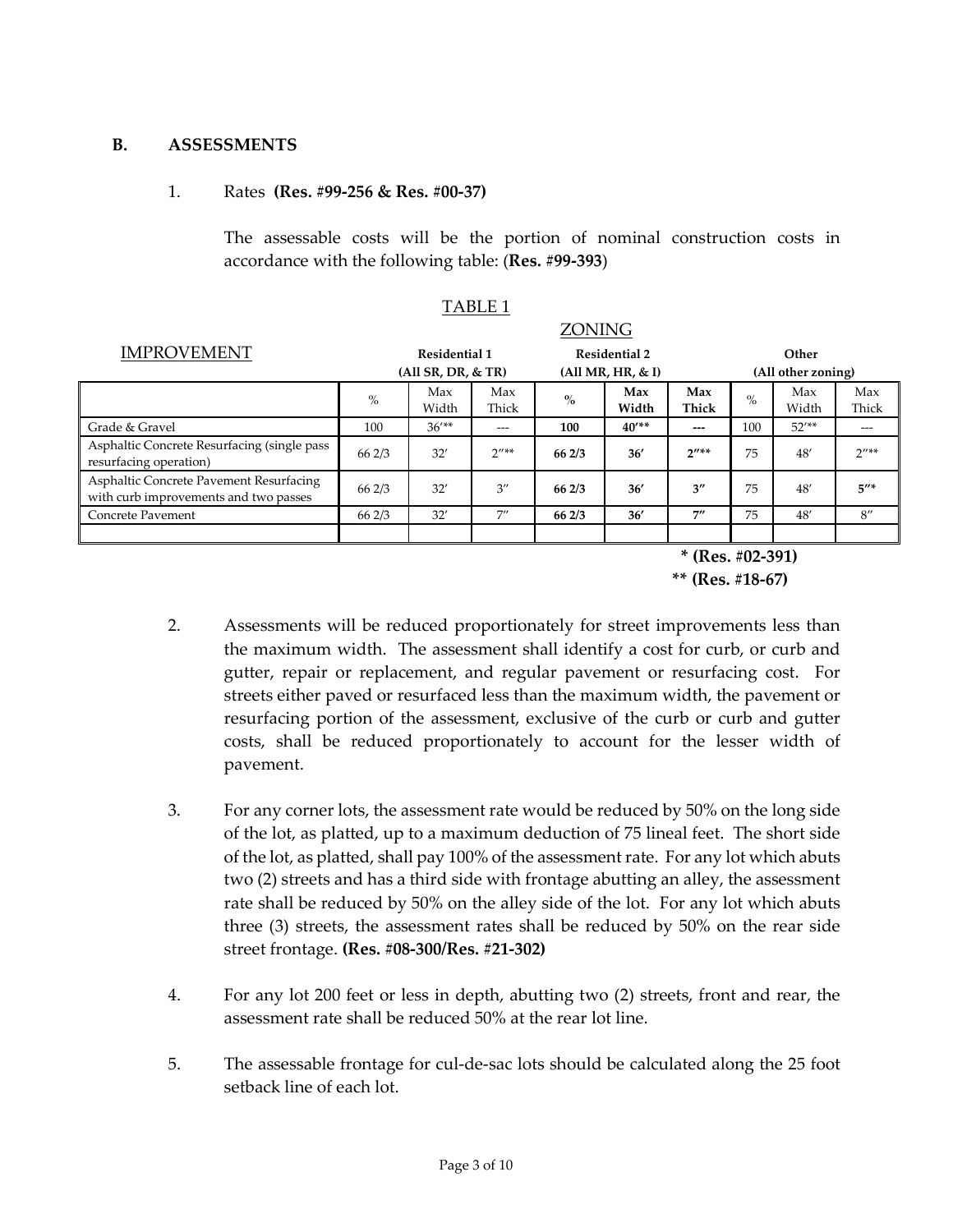- 6. On corner lots where both sides have equal frontages, the side to be considered the short side is the side that has the street address for the property.
- 7. In the case of an extremely irregular shaped lot, assessments shall be based on the theoretical equivalent-sized lot. The assessable front footage of an extremely irregular-shaped lot shall be found by dividing the total square footage of the lot by the average lot depth in the area. As an alternative to the determination of the assessable front footage for non-residential property, the assessable front footage may be calculated by taking the front footage and subtracting any front footage which has less than a 75 foot depth measured perpendicularly from the front lot line. **(Res. #95-293)**
- 8. In cases of assessments to be levied for non-residentially zoned property located along the US Highway 41 frontage roads where only one (1) side of the improvement can be assessed, the assessable side shall be assessed at a rate of 150% of the normal rate. **(Res. 02-391)**
- 9. When state and/or federal aids are available, they will first be applied to the City's share of the cost of the project. Any remaining funds will be applied to reduce special assessments on a uniform basis.
- 10. For other than residentially-zoned property, the assessment rates shall be reduced by 66 2/3% in Subzone One, if the established grade of the portion of the street abutting the property is ten (10) or more feet different from the average grade of Subzone One. If the difference in the established grade and the average grade of Subzone One is between 5 and 10 feet, the assessment rate shall be reduced by 33 1/3%.
- 11. For paving in residential-zoned areas, the assessment rate for frontage shall not exceed one-third of the assessable construction cost divided by the total assessable frontage feet. For 32-feet wide f-f concrete pavement in residential-zoned areas during the 2002 construction season, the assessment rate shall not exceed \$47.60 per lineal foot. For the subsequent years, the assessment rate shall not be increased by more than 15% per year. **(Res. #99-393, Res. #00-37 & Res. #02-423)**
- 12. **(Repealed by Res. #02-423)**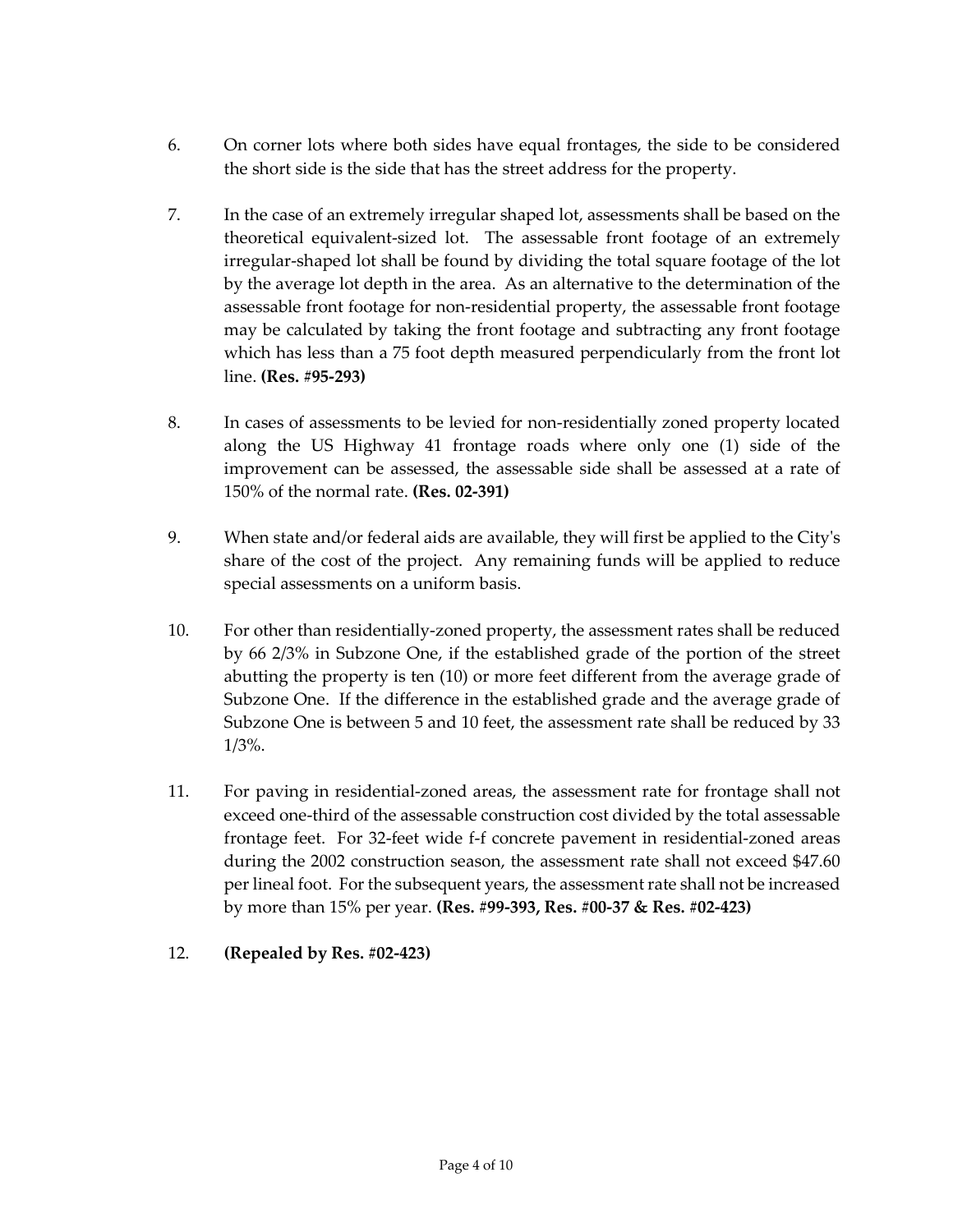# **C. CALCULATION OF STREET ASSESSMENT RATE**

1. After contracts are awarded for street construction in a construction year, the assessment rate for the following year shall be calculated by the Public Works Director of the City of Oshkosh. The Public Works Director shall determine the cost per lineal foot of a nominal 32 foot, 36 foot, and 48 foot pavement, respectively. The nominal cost shall include all costs associated with pavement removal, subgrading, subbase, base, and surface pavement. The cost of terrace restoration and sawing and jointing, as well as adjusting or reconstructing existing utility manhole and storm inlets, shall also be included in the nominal cost. The calculation shall presume a 7 inch thickness for 32 foot and 36 foot pavement and an 8 inch thickness for 48 foot pavement. **(Res. #99-256/Res. #18-67)**

Similar calculations shall be made by the Public Works Director for costs associated with asphalt concrete resurfacing, with or without curb and gutter improvements. Similar calculations shall be made regarding the actual cost of grading and graveling the streets.

- 2. The Public Works Director shall present the results of this study to the Oshkosh Board of Public Works, who shall review the report and make whatever modifications are necessary to ensure fairness in the calculation of the assessment rates. The Board of Public Works shall then certify to the Public Works Director the rates for each type of street construction and reconstruction to be used in the following year's street construction or reconstruction projects. The calculation shall be rounded off to the nearest \$0.10 per lineal foot.
- 3. All nominal rates for types of improvement shall include the factor of 12% of the construction cost, which shall be considered to reimburse the City for all engineering and administrative costs.

# *II. SIDEWALKS*

## **A. GENERAL**

- 1. Assessments will be levied according to the front foot dimensions of abutting property.
- 2. The assessment rate for all sidewalk construction will be determined on the basis of assessing 100% of the cost of the sidewalk installation.
- 3. All sidewalks in street intersections (beyond the property corner), which are considered crosswalks, shall be installed at a cost to the City.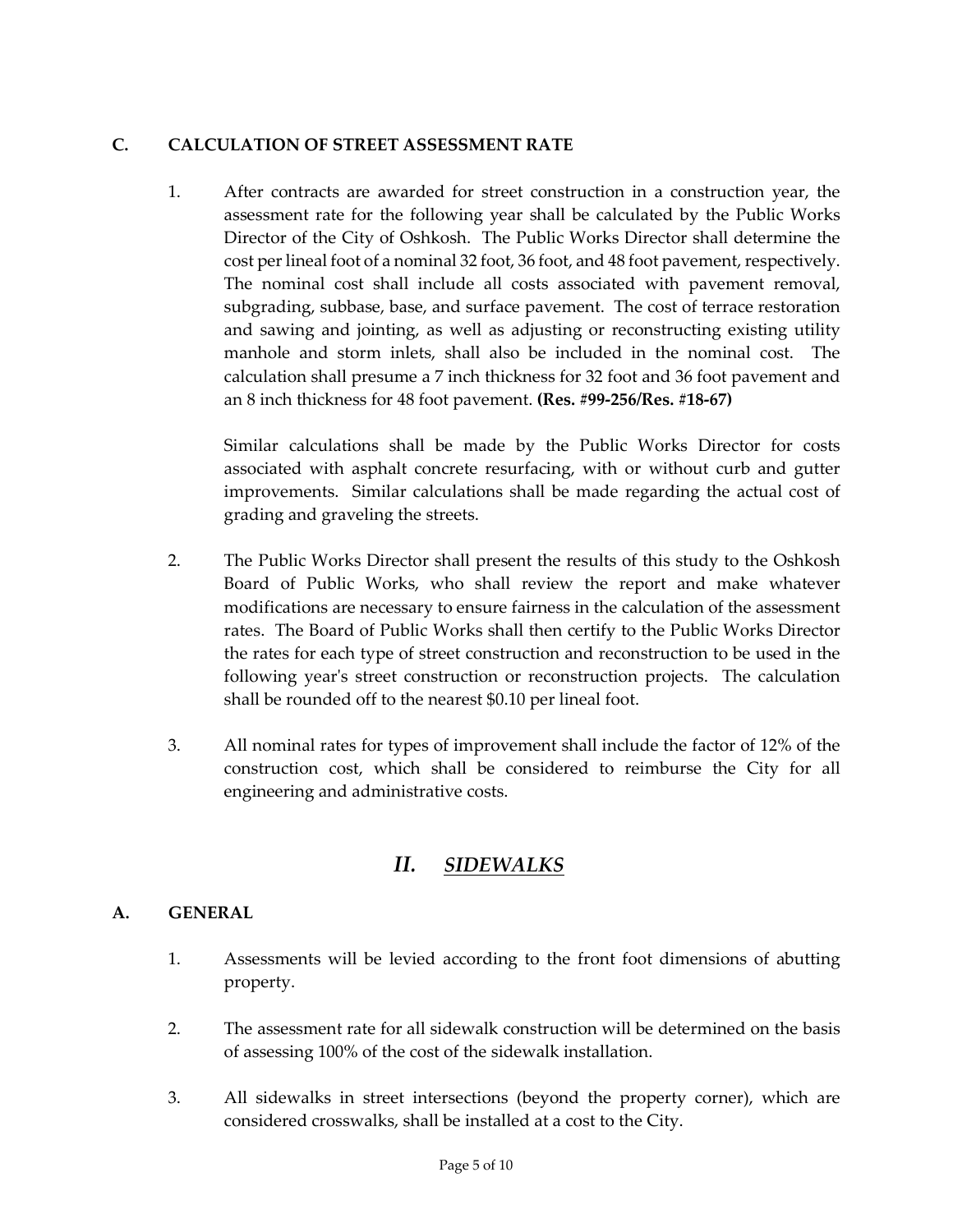# *III. SANITARY SEWERS*

## **A. GENERAL**

1. Assessments for new sanitary sewer mains shall be levied according to a square foot cost uniformly distributed over a zone, which shall be parallel with the proposed sewer improvement and include all property lying within 120 feet of the public right-of-way containing the sanitary sewer improvement.

# **B. CALCULATION OF AREA ASSESSMENT RATE**

- 1. After contracts are awarded for sewer construction in a construction year, the assessment rate for the following year shall be calculated by the Public Works Director of the City of Oshkosh. The Public Works Director shall determine the cost per lineal foot of a nominal 8 inch sanitary sewer installed at a depth between 8 and 10 feet, backfilled with aggregate and one (1) standard manhole installed every 350 feet. The nominal cost shall not include any extra or special manholes or other sewer appurtenances and shall presume no removal of pavement is necessary for sewer installation. Additional calculations shall be done to calculate the cost to repair the street pavement. A separate calculation shall be done for asphalt pavement and concrete pavement. The calculation shall be based on an 8 foot wide trench for restoration and shall include any sawcutting, grading, and manhole adjustment typically required. Based on the location of the proposed sewer extension, the assessment rate will include the cost of the sewer and appropriate street patch, if necessary. **(Res. #18-67)**
- 2. The Public Works Director shall present the results of the study to the Oshkosh Board of Public Works who shall review the report and make whatever modifications are necessary to ensure fairness in the calculation of the assessment rate. The Board of Public Works shall then certify to the Public Works Director the rates for sewer construction to be used in the following year's sewer construction projects.
- 3. All nominal rates shall include a factor of 12% of the construction cost, which shall be considered to reimburse the City for all engineering and administrative costs.

#### **C. SANITARY SEWER LATERALS**

1. For sanitary sewers installed in streets, which necessitate the installation of lateral connections to the right-of-way line, the cost of the lateral shall be determined and shall be assessed at 100% of the estimated cost. **(Res. #13-109)**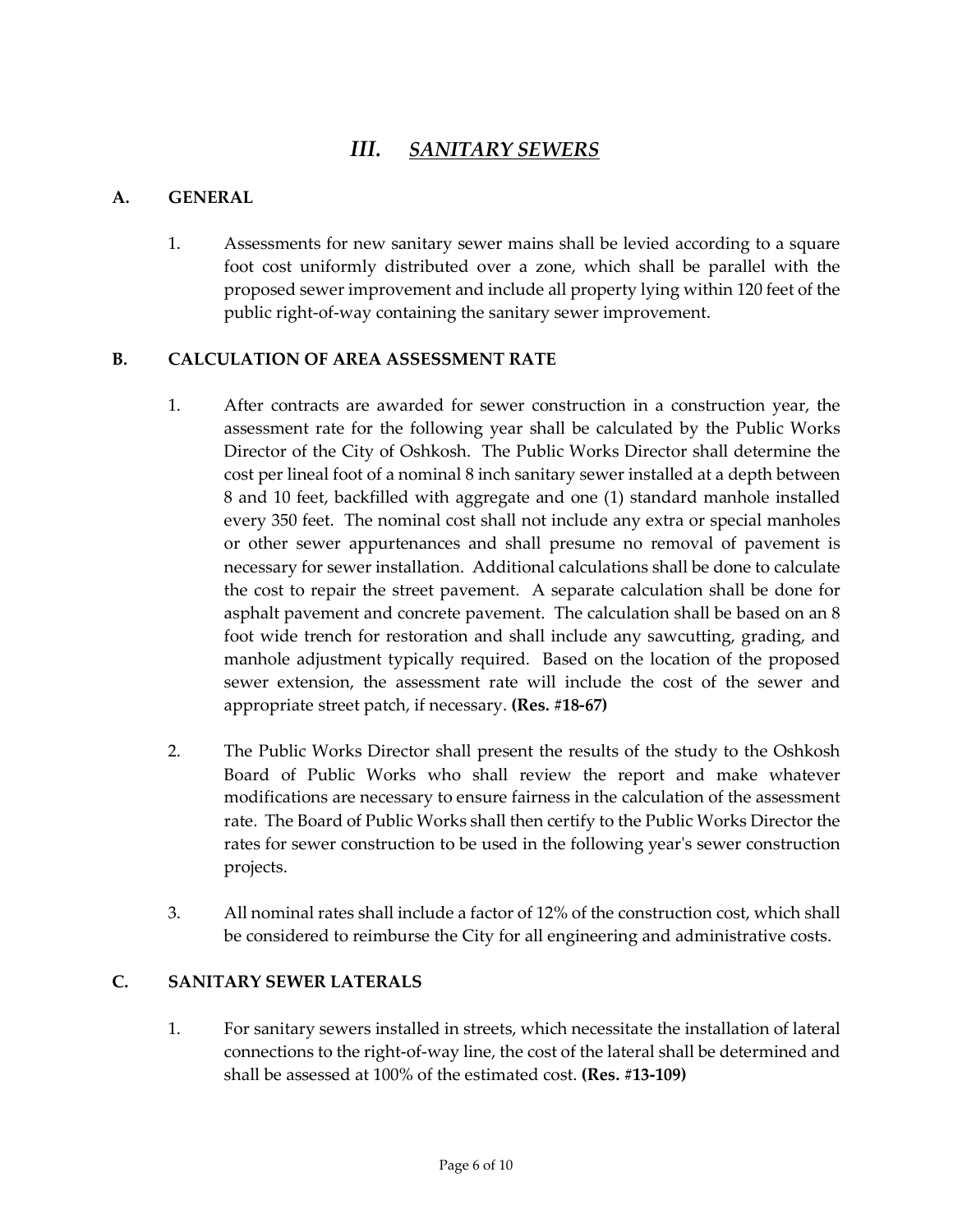- 2. For active sanitary sewer laterals which need to be reconstructed or re-lined on a City-funded paving project, the cost of the lateral shall be determined and shall be assessed at 50% of the cost, as explained in **Item I.A.3**. **(Res. #13-109/Res. #18-67)**
- 3. When the installation of lateral connections or reconstruction of active sanitary sewer laterals is not part of a City-funded paving construction project, the cost to remove and restore the pavement will be assessed to the benefitting property owner. **(Res. #13-109)**
- 4. The special assessment charge for the cost of the lateral will be averaged, by size, so each property owner pays the same special assessment charge, on a given project, for the same size service. As an exception, City-funded sanitary sewer lateral lining and partial lateral replacements, within the project limits, will be assessed for the actual lateral footage lined or relayed to the benefitting property. All special assessment charges shall include a factor of 12% of the construction cost, which shall be considered to reimburse the City of all engineering and administrative costs. **(Res. #13-109/Res. #18-67)**

# *IV. WATER MAIN INSTALLATION*

## **A. GENERAL**

1. Assessments for new water mains shall be levied according to a square foot cost uniformly distributed over a zone, which shall be parallel with proposed water improvements and include all property lying within 120 feet of the public rightof-way containing the water main improvement.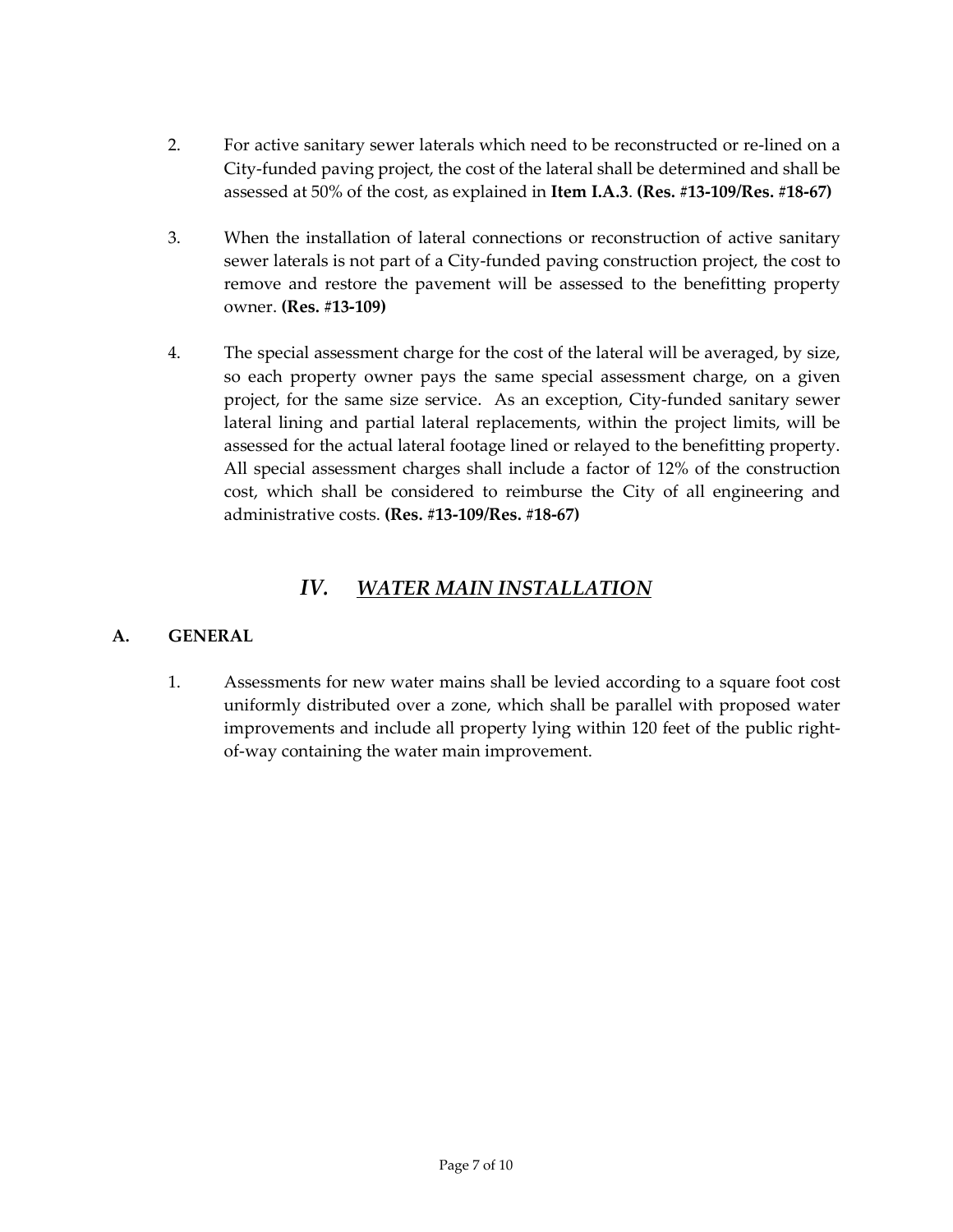# **B. CALCULATION OF AREA ASSESSMENT RATE**

- 1. After contracts are awarded for water construction in a construction year, the assessment rate for the following year shall be calculated by the Public Works Director of the City of Oshkosh. The Public Works Director shall determine the cost per lineal foot of a nominal 8 inch water main installed at a depth between 6 and 8 feet, backfilled with aggregate, and an 8 inch gate valve and a standard hydrant every 600 feet. The nominal cost will not include any other or special valves, hydrants, or other water utility appurtenances and shall presume no removal of pavement that is necessary for the water main installation. Additional calculations shall be done to calculate the cost to repair the street pavement. A separate calculation shall be done for asphalt pavement and concrete pavement. The calculation shall be based on an 8' wide trench for restoration and shall include any sawcutting and grading and manhole adjustment typically required. Based on the location of the proposed water main extension, the assessment rate will include the cost of the water main and appropriate street patch, if necessary. **(Res. 18-67)**
- 2. The Public Works Director shall present the results of the study to the Oshkosh Board of Public Works who shall review the report and make whatever modifications necessary to ensure the fairness in the calculation of the assessment rate. The Board of Public Works shall then certify to the Public Works Director the rates for water main construction to be used in the following year's water construction projects.
- 3. All nominal rates shall include a factor of 12% of the construction cost, which shall be considered to reimburse the City for all engineering and administrative costs.

## **C. WATER LATERALS**

- 1. For water mains installed in streets, which necessitate the installation of lateral connections to the right-of-way line, the cost of the lateral shall be determined and be assessed at 100% of the estimated cost. The special assessment charge for the cost of the lateral will be averaged, by size, so each property owner pays the same special assessment charge on a given project for the same size service. **(Res #18-67)**
- 2. For water laterals larger than 2 inches in size, relayed with a City project, 100% of the estimated cost shall be assessed. The special assessment charge for the cost of the lateral will be averaged, by size, so each property owner pays the same special assessment charge on a given project for the same size service. **(Res #18-67)**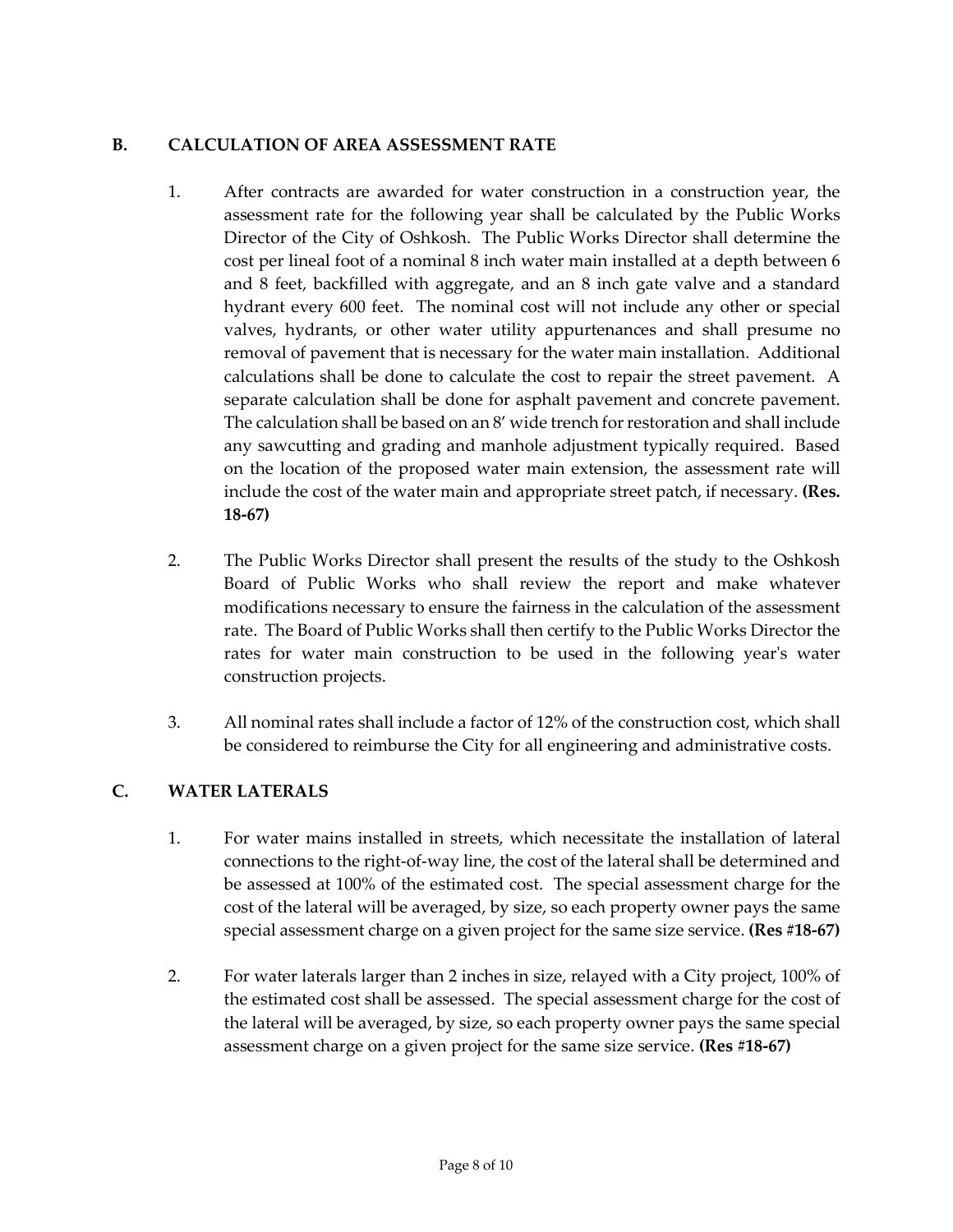- 3. When the installation of lateral connections is not part of a City-funded paving construction project, the cost to remove and restore the pavement will be assessed to the benefitting property owner. **(Res. #18-67)**
- 4. The special assessment charge for the cost of the lateral will be averaged, by size, so each property owner pays the same special assessment charge on a given project for the same size service. As an exception, partial lateral replacements, within the project limits, will be assessed for the actual lateral footage relayed to the benefitting property. All special assessment charges shall include a factor of 12% of the construction cost, which shall be considered to reimburse the City of all engineering and administrative costs. **(Res. #18-67)**

# *V. STORM SEWERS*

## **A. GENERAL**

- 1. The cost of installing storm sewers necessary for street drainage shall not be assessed to the abutting property owners.
- 2. Assessments for special storm sewer laterals installed for the specific purpose of providing storm sewer connections for clear water sump pumps from buildings to the public right-of-way shall be levied at a fixed dollar amount per assessable connection. (**Res. #00-37/Res. #18-67**)

## **B. CALCULATION OF AREA ASSESSMENT RATE**

1. Area assessment calculations are not used for storm sewer main installation. **(Res #18-67)**

## **C. WAIVER OF FEES**

1. All fees for plumbing permits necessary for the connection of sump pump drains to existing storm sewer systems, existing storm sewer laterals, and special ("mini") storm sewers are hereby waived for the property owner if the private property connection is completed in the same calendar year as the public contract construction of any storm sewer lateral to the property. These plumbing permit fees shall be paid by the City of Oshkosh Storm Water Utility. (**Res. #10-409 & #12- 415/Res #18-67)**

## **D. STORM SEWER LATERALS**

1. The assessment rate for special purpose storm sewer laterals shall be \$750 per assessable connection, not to exceed 100% of the cost for the installation of the